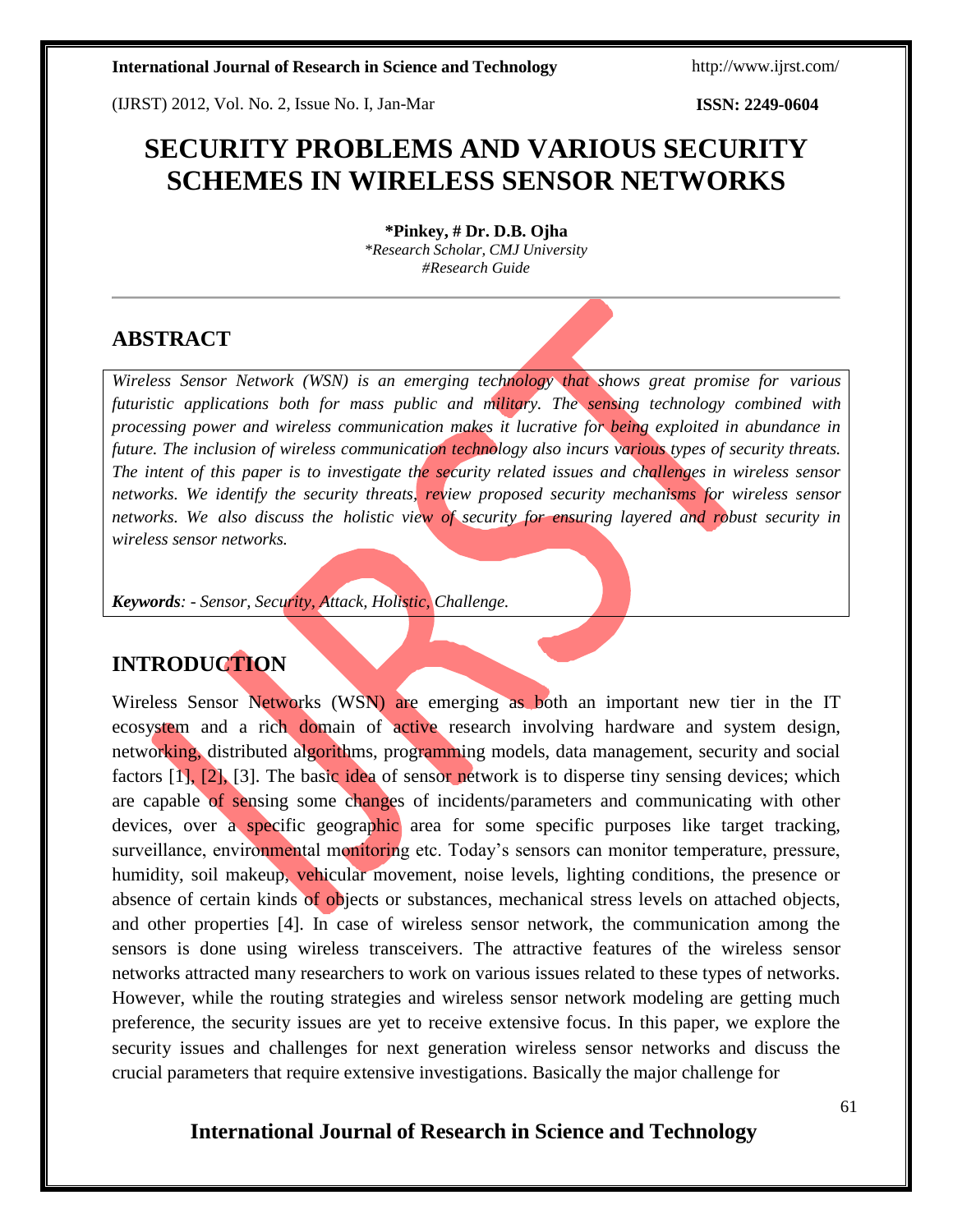(IJRST) 2012, Vol. No. 2, Issue No. I, Jan-Mar **ISSN: 2249-0604**

employing any efficient security scheme in wireless sensor networks is created by the Project size of sensors, consequently the processing power, memory and type of tasks expected from the sensors. We discuss these issues and challenges in this paper. To address the critical security issues in wireless sensor networks we talk about cryptography, steganography and other basics of network security and their applicability in Section 2. We explore various types of threats and attacks against wireless sensor network in Section 3. Section 4 reviews the related works and proposed schemes concerning security in WSN and also introduces the view of holistic security in WSN. Finally Section 5 concludes the paper delineating the research challenges and future trends toward the research in wireless sensor network security.

## **FEASIBILITY OF BASIC SECURITY SCHEMES IN WIRELESS**

Sensor Networks Security is a broadly used term encompassing the characteristics of authentication, integrity, privacy, nonrepudiation, and anti-playback [5]. The more the dependency on the information provided by the networks has been increased, the more the risk of secure transmission of information over the networks has increased. For the secure transmission of various types of information over networks, several cryptographic, steganographic and other techniques are used which are well known. In this section, we discuss the network security fundamentals and how the techniques are meant for wireless sensor networks.

### **Cryptography**

The encryption-decryption techniques devised for the traditional wired networks are not feasible to be applied directly for the wireless networks and in particular for wireless sensor networks. WSNs consist of tiny sensors which really suffer from the lack of processing, memory and battery power [6], [7], [8], [9]. Applying any encryption scheme requires transmission of extra bits, hence extra processing, memory and battery power which are very important resources for the sensors' longevity. Applying the security mechanisms such as encryption could also increase delay, jitter and packet loss in wireless sensor networks [10]. Moreover, some critical questions arise when applying encryption schemes to WSNs like, how the keys are generated or disseminated. How the keys are managed, revoked, assigned to a new sensor added to the network or renewed for ensuring robust security for the network. As minimal (or no) human interaction for the sensors, is a fundamental feature of wireless sensor networks, it becomes an important issue how the keys could be modified time to time for encryption. Adoption of preloaded keys or embedded keys could not be an efficient solution.

### **Steganography**

While cryptography aims at hiding the content of a message, steganography [11], [12] aims at hiding the existence of the message. Steganography is the art of covert communication by embedding a message into the multimedia data (image, sound, video, etc.) [13]. The main objective of steganography is to modify the carrier in a way that is not perceptible and hence, it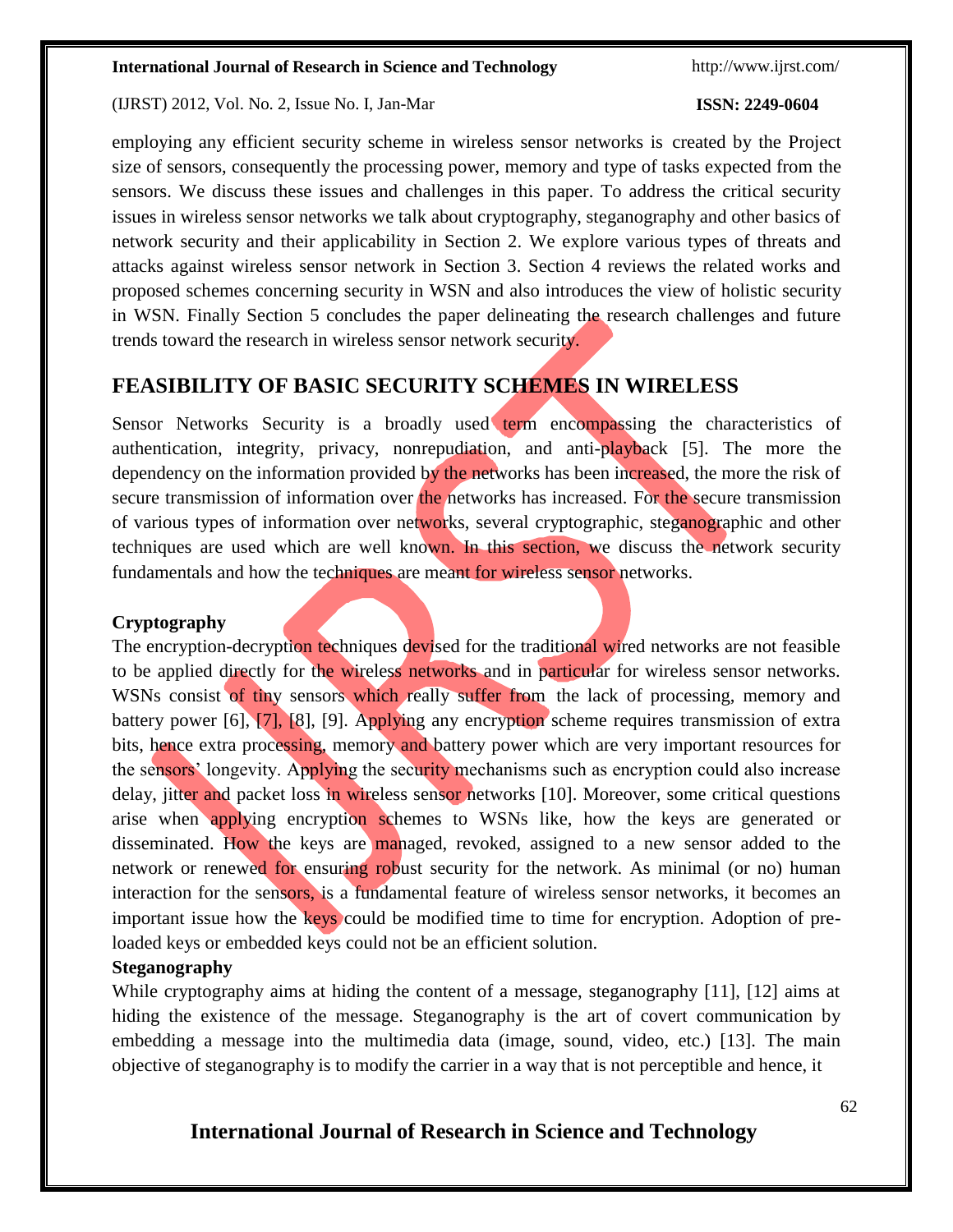(IJRST) 2012, Vol. No. 2, Issue No. I, Jan-Mar **ISSN: 2249-0604**

looks just like ordinary. It hides the existence of the covert channel, and furthermore, in the case that we want to send a secret data without sender information or when we want to distribute secret data publicly, it is very useful. However, securing wireless sensor networks is not directly related to steganography and processing multimedia data (like audio, video) with the inadequate resources [14] of the sensors is difficult and an open research issue.

#### **Physical Layer Secure Access**

Physical layer secure access in wireless sensor networks could be provided by using frequency hopping. A dynamic combination of the parameters like hopping set (available frequencies for hopping), dwell time (time interval per hop) and hopping pattern (the sequence in which the frequencies from the available hopping set is used) could be used with a little expense of memory, processing and energy resources. Important points in physical layer secure access are the efficient design so that the hopping sequence is modified in less time than is required to discover it and for employing this both the sender and receiver should maintain a synchronized clock. A scheme as proposed in [15] could also be utilized which introduces secure physical layer access employing the singular vectors with the channel synthesized modulation.

## **SECURITY THREATS AND ISSUES IN WIRELESS SENSOR NETWORKS**

Most of the threats and attacks against security in wireless networks are almost similar to their wired counterparts while some are exacerbated with the inclusion of wireless connectivity. In fact, wireless networks are usually more vulnerable to various security threats as the unguided transmission medium is more susceptible to security attacks than those of the guided transmission medium. The broadcast nature of the wireless communication is a simple candidate for eavesdropping. In most of the cases various security issues and threats related to those we consider for wireless ad hoc networks are also applicable for wireless sensor networks. These issues are well-enumerated in some past researches [16], [17], [18] and also a number of security schemes are already been proposed to fight against them. However, the security mechanisms devised for wireless ad hoc networks could not be applied directly for wireless sensor networks because of the architectural disparity of the two networks. While ad hoc networks are selforganizing, dynamic topology, peer to peer networks formed by a collection of mobile nodes and the centralized entity is absent [19]; the wireless sensor networks could have a command node or a base station (centralized entity, sometimes termed as sink). The architectural aspect of wireless sensor network could make the employment of a security schemes little bit easier as the base stations or the centralized entities could be used extensively in this case. Nevertheless, the major challenge is induced by the constraint of resources of the tiny sensors. In many cases, sensors are expected to be deployed arbitrarily in the enemy territory (especially in military reconnaissance scenario) or over dangerous or hazardous areas. Therefore, even if the base station (sink) resides in the friendly or safe area, the sensor nodes need to be protected from being compromised.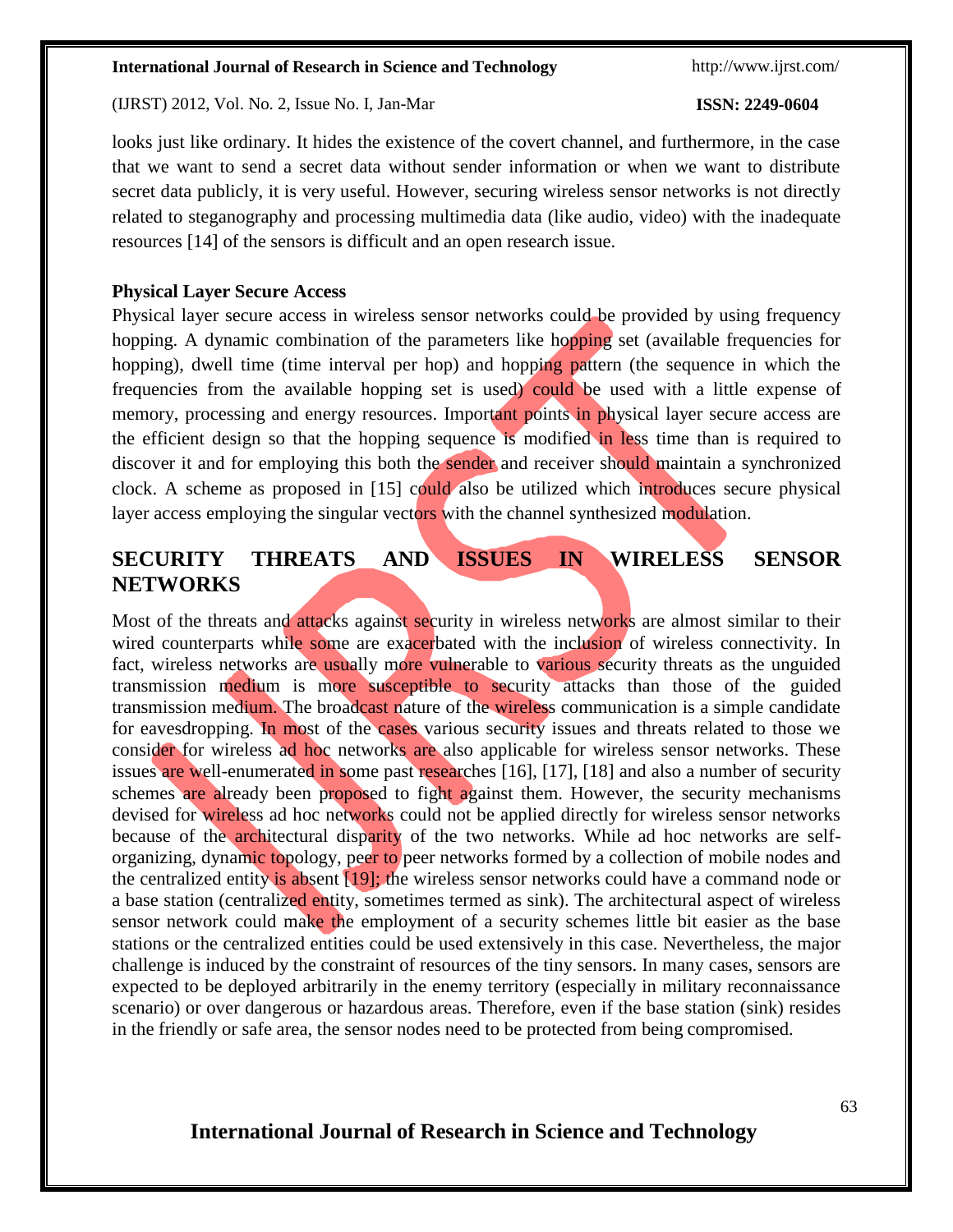(IJRST) 2012, Vol. No. 2, Issue No. I, Jan-Mar **ISSN: 2249-0604**

#### **Attacks in Wireless Sensor Networks**

Attacks against wireless sensor networks could be broadly considered from two different levels of views. One is the attack against the security mechanisms and another is against the basic mechanisms (like routing mechanisms). Here we point out the major attacks in wireless sensor networks.

#### *Denial of Service*

Denial of Service (DoS) [20], [21] is produced by the unintentional failure of nodes or malicious action. The simplest DoS attack tries to exhaust the resources available to the victim node, by sending extra unnecessary packets and thus prevents legitimate network users from accessing services or resources to which they are entitled. DoS attack is meant not only for the adversary's attempt to subvert, disrupt, or destroy a network, but also for any event that diminishes a network's capability to provide a service. In wireless sensor networks, several types of DoS attacks in different layers might be performed. At physical layer the DoS attacks could be jamming and tampering, at link layer, collision, exhaustion, unfairness, at network layer, neglect and greed, homing, misdirection, black holes and at transport layer this attack could be performed by malicious flooding and desynchronization. The mechanisms to prevent DoS attacks include payment for network resources, pushback, strong authentication and identification of traffic.

#### *Attacks on Information in transit*

In a sensor network, sensors monitor the changes of specific parameters or values and report to the sink according to the requirement. While sending the report, the information in transit may be altered, spoofed, replayed again or vanished. As wireless communication is vulnerable to eavesdropping, any attacker can monitor the traffic flow and get into action to interrupt, intercept, modify or fabricate [22] packets thus, provide wrong information to the base stations or sinks. As sensor nodes typically have short range of transmission and scarce resource, an attacker with high processing power and larger communication range could attack several sensors at the same time to modify the actual information during transmission.

### *Sybil Attack*

In many cases, the sensors in a wireless sensor network might need to work together to accomplish a task, hence they can use distribution of subtasks and redundancy of information. In such a situation, a node can pretend to be more than one node using the identities of other legitimate nodes (Figure 1). This type of attack where a node forges the identities of more than one node is the Sybil attack [23], [24]. Sybil attack tries to degrade the integrity of data, security and resource utilization that the distributed algorithm attempts to achieve. Sybil attack can be performed for attacking the distributed storage, routing mechanism, data aggregation, voting, fair resource allocation and misbehavior detection [24]. Basically, any peer-to-peer network (especially wireless ad hoc networks) is vulnerable to sybil attack. However, as WSNs can have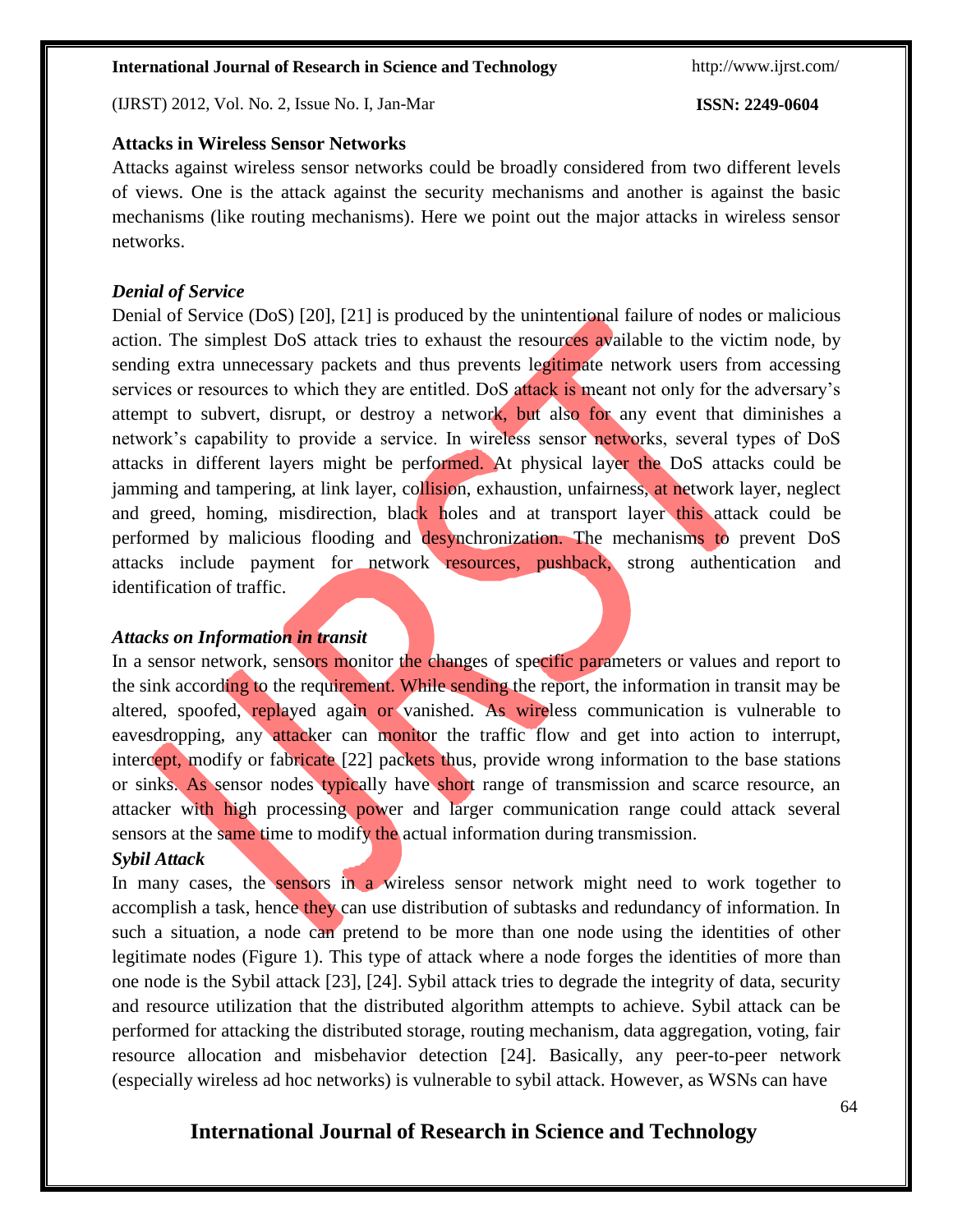#### (IJRST) 2012, Vol. No. 2, Issue No. I, Jan-Mar **ISSN: 2249-0604**

some sort of base stations or gateways, this attack could be prevented using efficient protocols. Douceur [23] showed that, without a logically centralized authority, sybil attacks are always possible except under extreme and unrealistic assumptions of resource parity and coordination among entities. However, detection of sybil nodes in a network is not so easy. Newsome et. al. [24] used radio resource testing to detect the presence of sybil node(s) in sensor network and showed that the probability to detect the existence of a sybil node is

$$
Pr(detection) = 1 - (1 - \sum_{allS,M,G} \frac{{\binom{s}{S} \binom{m}{M} \binom{g}{G}} S - (m-M)}{{\binom{n}{c}}^T}
$$

Where, *n* is the number of nodes in a neighbor set,  $s$  is the number of sybil nodes, *m* malicious nodes, *g* number of good nodes, *c* is the number of nodes that can be tested at a time by a node, of which *S* are sybil nodes, *M* are malicious (faulty) nodes, *G* are good (correct) nodes and *r* is the number of rounds to iterate the test.



### *Blackhole/Sinkhole Attack*

In this attack, a malicious node acts as a blackhole [25] to attract all the traffic in the sensor network. Especially in a flooding based protocol, the attacker listens to requests for routes then replies to the target nodes that it contains the high quality or shortest path to the base station. Once the malicious device has been able to insert itself between the communicating nodes (for example, sink and sensor node), it is able to do anything with the packets passing between them. In fact, this attack can affect even the nodes those are considerably far from the base stations. Figure 2 shows the conceptual view of a blackhole/sinkhole attack.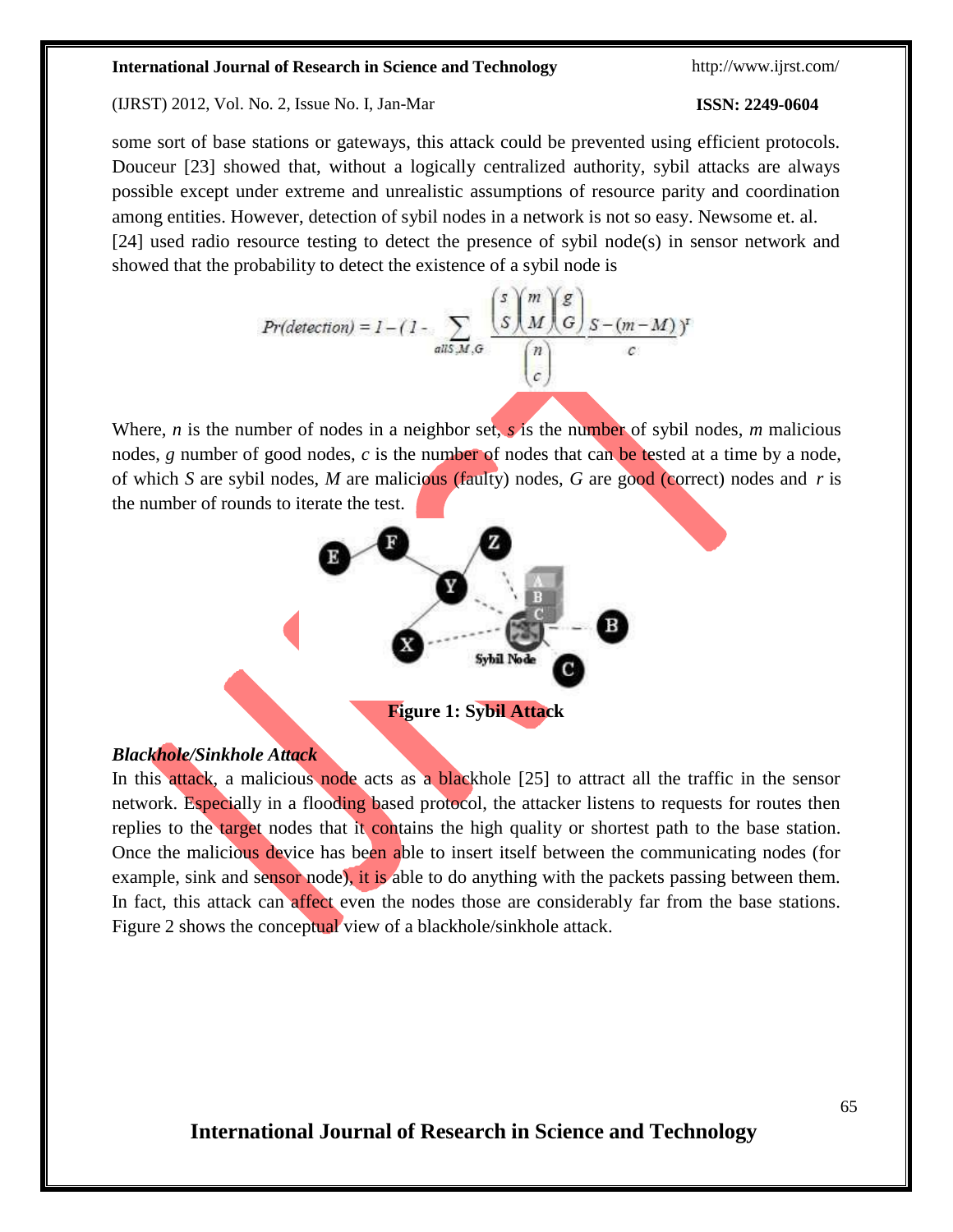(IJRST) 2012, Vol. No. 2, Issue No. I, Jan-Mar **ISSN: 2249-0604**



**Figure 2: Conceptual view of Blackhole Attack**

### *Hello Flood Attack*

Hello Flood Attack is introduced in [26]. This attack uses HELLO packets as a weapon to convince the sensors in WSN. In this sort of attack an attacker with a high radio transmission (termed as a laptop-class attacker in [26]) range and processing power sends HELLO packets to a number of sensor nodes which are dispersed in a large area within a WSN. The sensors are thus persuaded that the adversary is their neighbor. As a consequence, while sending the information to the base station, the victim nodes try to go through the attacker as they know that it is their neighbor and are ultimately spoofed by the attacker.

### *Wormhole Attack*

Wormhole attack [27] is a critical attack in which the attacker records the packets (or bits) at one location in the network and tunnels those to another location. The tunneling or retransmitting of bits could be done selectively. Wormhole attack is a significant threat to wireless sensor networks, because; this sort of attack does not require compromising a sensor in the network rather, it could be performed even at the initial phase when the sensors start to discover the neighboring information.



Figure 3 (a and b) shows a situation where a wormhole attack takes place. When a node B (for example, the base station or any other sensor) broadcasts the routing request packet, the attacker receives this packet and replays it in its neighborhood. Each neighboring node receiving this replayed packet will consider itself to be in the range of Node B, and will mark this node as its parent. Hence, even if the victim nodes are multihop apart from B, attacker in this case convinces them that B is only a single hop away from them, thus creates a wormhole.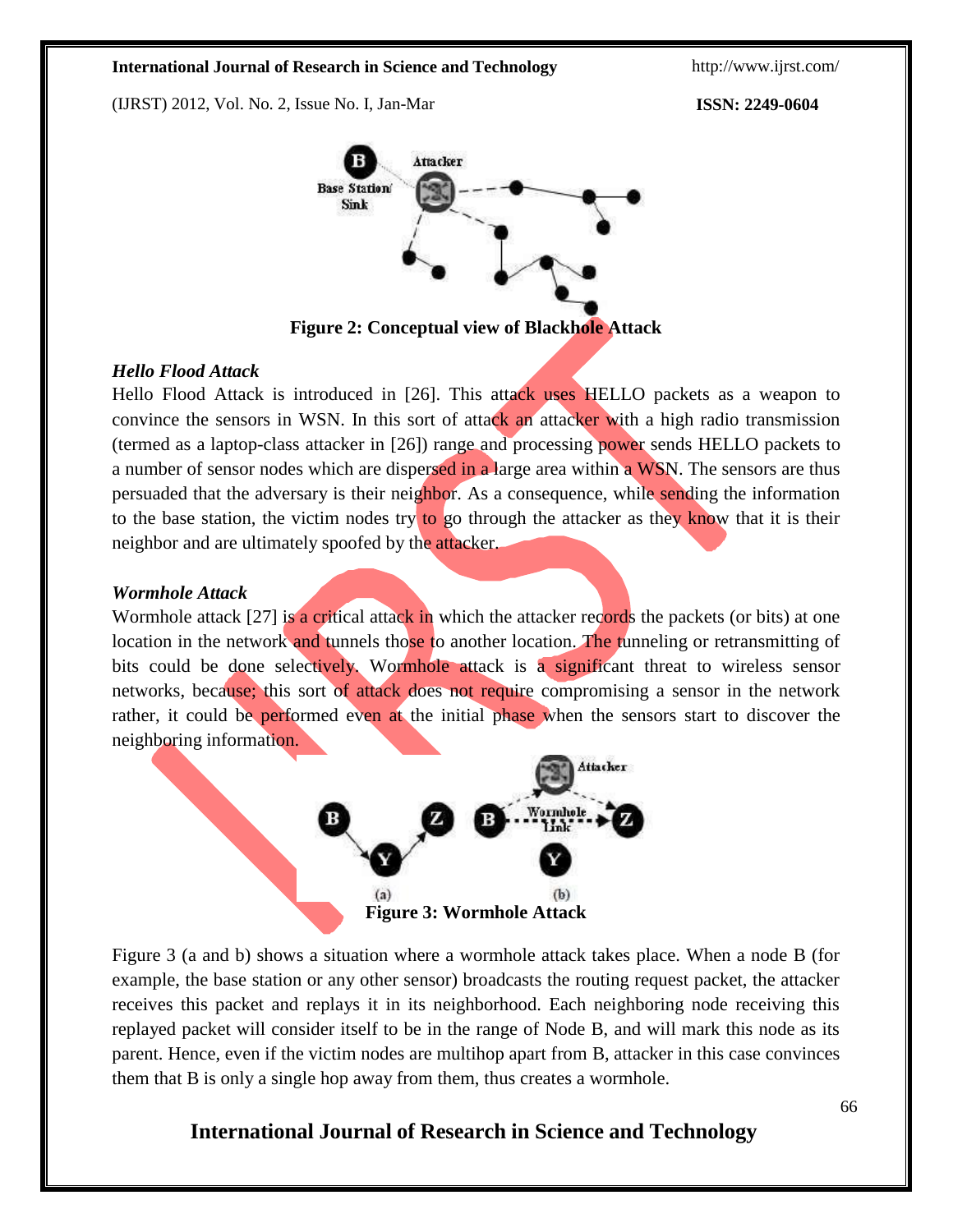(IJRST) 2012, Vol. No. 2, Issue No. I, Jan-Mar **ISSN: 2249-0604**

### **PROPOSED SECURITY SCHEMES AND RELATED WORK**

In the recent years, wireless sensor network security has been able to attract the attentions of a number of researchers around the world. In this section we review and map various security schemes proposed or implemented so far for wireless sensor networks.

### **Security Schemes for Wireless Sensor Networks**

[26] gives an analysis of secure routing in wireless sensor networks. [34] studies how to design secure distributed sensor networks with multiple supply voltages to reduce the energy consumption on computation and therefore to extend the network's life time. [7] aims at increasing energy efficiency for key management in wireless sensor networks and uses Younis et. al. [36] network model for its application. Wood et al. [31] studies DoS attacks against different layers of sensor protocol stack. JAM [38] presents a mapping protocol which detects a jammed region in the sensor network and helps to avoid the faulty region to continue routing within the network, thus handles DoS attacks caused by jamming. In [39] the authors show that wormholes those are so far considered harmful for WSN could effectively be used as a reactive defense mechanism for preventing jamming DoS attacks. Ye et. al. [33] presents a statistical enroute filtering (SEF) mechanism to detect injected false data in sensor network and focus mainly on how to filter false data using collective secret and thus preventing any single compromised node from breaking the entire system. SNEP & *μ*TESLA [6] are two secure building blocks for providing data confidentiality, data freshness and broadcast authentication. TinySec [35] proposes a link layer security mechanism for sensor networks which uses an efficient symmetric key encryption protocol. Newsome et. al. [24] proposes some defense mechanisms against sybil attack in sensor networks. Kulkarni et al. [28] analyzes the problem of assigning initial secrets to users in ad-hoc sensor networks to ensure authentication and privacy during their communication and points out possible ways of sharing the secrets. [40] presents a probabilistic secret sharing protocol to defend Hello flood attacks. The scheme uses a bidirectional verification technique and also introduces multi-path multi-base station routing if bidirectional verification is not sufficient to defend the attack.

REWARD [43] is a routing algorithm which fights against blackholes in the network. [32] proposes separate security schemes for data with various sensitivity levels and a location-based scheme for wireless sensor networks that protects the rest of the network, even when parts of the network are compromised. [27] implements symmetric key cryptographic algorithms with delayed key disclosure on motes to establish secure communication channels between a base station and sensors within its range. [41], [42], [29] and [30] propose key pre-distribution schemes, which target to improve the resilience of the network.

### **Holistic Security in Wireless Sensor Networks**

A holistic approach [37] aims at improving the performance of wireless sensor networks with respect to security, longevity and connectivity under changing environmental conditions. The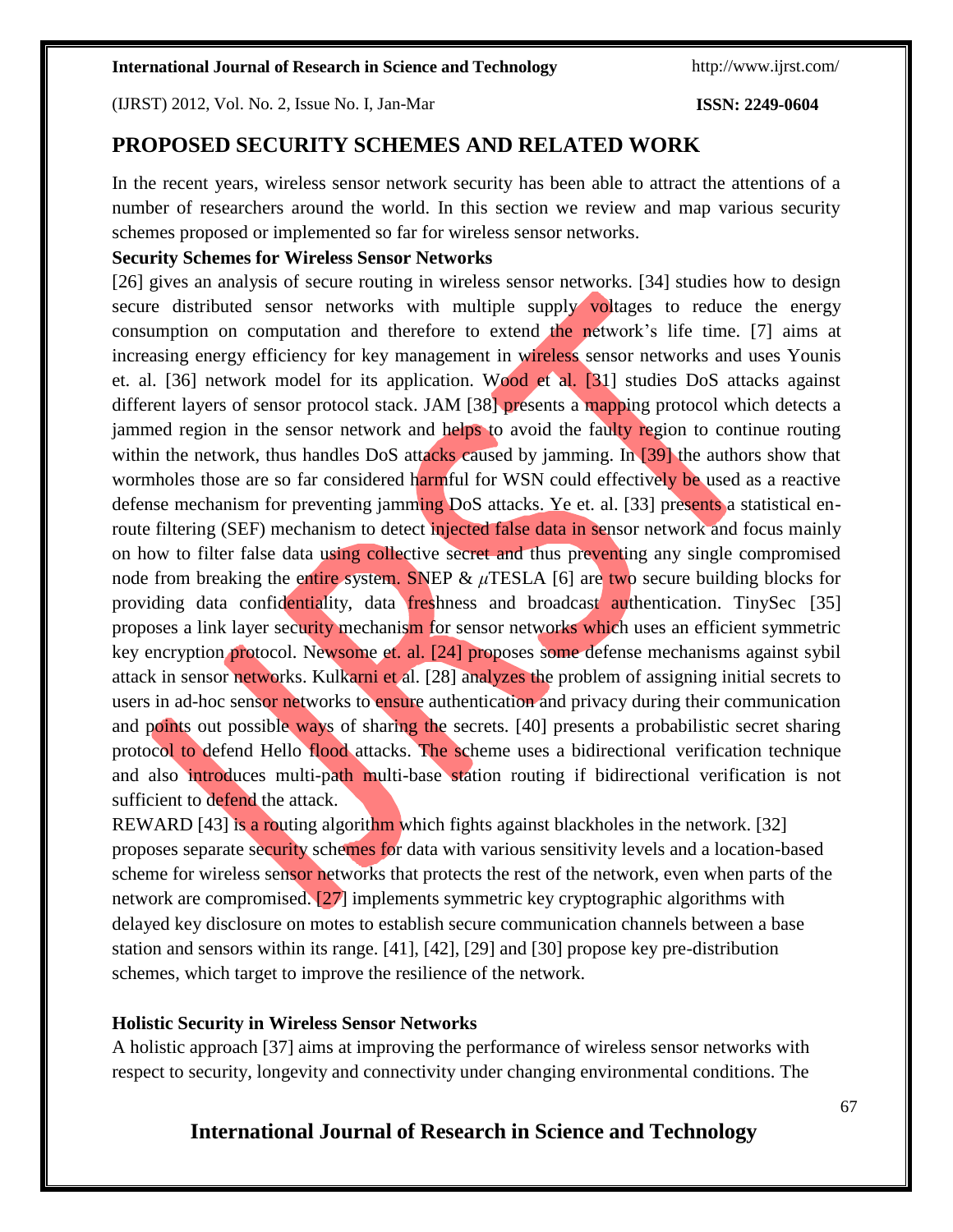(IJRST) 2012, Vol. No. 2, Issue No. I, Jan-Mar **ISSN: 2249-0604**

holistic approach of security concerns about involving all the layers for ensuring overall security in a network. For such a network, a single security solution for a single layer might not be an efficient solution rather employing a holistic approach could be the best option.



**Figure 4: Holistic view of Security in wireless sensor networks**

The holistic approach has some basic principles like, in a given network; security is to be ensured for all the layers of the protocol stack, the cost for ensuring security should not surpass the assessed security risk at a specific time, if there is no physical security ensured for the sensors, the security measures must be able to exhibit a graceful degradation if some of the sensors in the network are compromised, out of order or captured by the enemy and the security measures should be developed to work in a decentralized fashion. If security is not considered for all of the security layers, for example; if a sensor is somehow captured or jammed in the physical layer, the security for the overall network breaks despite the fact that, there are some efficient security mechanisms working in other layers. By building security layers as in the holistic approach, protection could be established for the overall network.

## **CONCLUSION**

Most of the attacks against security in wireless sensor networks are caused by the insertion of false information by the compromised nodes within the network. For defending the inclusion of false reports by compromised nodes, a means is required for detecting false reports. However, developing such a detection mechanism and making it efficient represents a great research challenge. Again, ensuring holistic security in wireless sensor network is a major research issue. Many of today's proposed security schemes are based on specific network models. As there is a lack of combined effort to take a common model to ensure security for each layer, in future though the security mechanisms become well-established for each individual layer, combining all the mechanisms together for making them work in collaboration with each other will incur a hard research challenge. Even if holistic security could be ensured for wireless sensor networks, the cost-effectiveness and energy efficiency to employ such mechanisms could still pose great research challenge in the coming days.

## **REFERENCES**

- 1. Culler, D. E and Hong, W., ―Wireless Sensor Networks‖, Communication of the ACM, Vol. 47, No. 6, June 2004, pp. 30-33.
- 2. Akyildiz, I. F., Su, W., Sankarasubramaniam, Y, and Cayirci, E., ―Wireless Sensor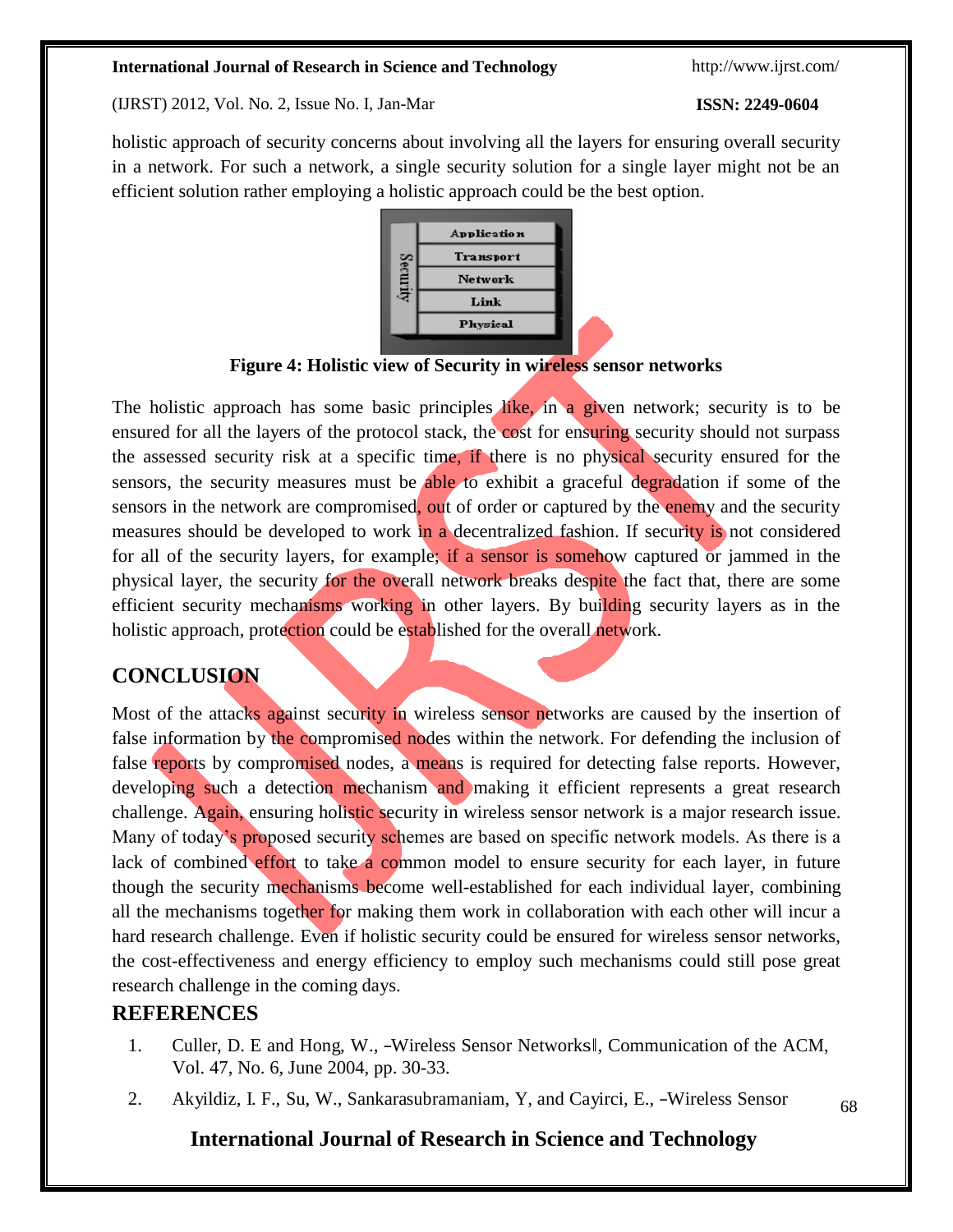### (IJRST) 2012, Vol. No. 2, Issue No. I, Jan-Mar **ISSN: 2249-0604**

Networks: A Survey‖, Computer Networks, 38, 2002, pp. 393-422.

- 3. Dai, S, Jing, X, and Li, L, ―Research and analysis on routing protocols for wireless sensor networks‖, Proc. International Conference on Communications, Circuits and Systems, Volume 1, 27-30 May, 2005, pp. 407-411.
- 4. Pathan, A-S. K., Islam, H. K., Sayeed, S. A., Ahmed, F. and Hong, C. S., ―A Framework for Providing E-Services to the Rural Areas using Wireless Ad Hoc and Sensor Networks‖, to appear in IEEE ICNEWS 2006.
- 5. Undercoffer, J., Avancha, S., Joshi, A., and Pinkston, J., ―Security for Sensor Networks‖, CADIP Research Symposium, 2002, available at, <http://www.cs.sfu.ca/~angiez/personal/paper/sensor-ids.pdf>
- 6. Perrig, A., Szewczyk, R., Wen, V., Culler, D., and Tygar, J. D., ―SPINS: Security Protocols for Sensor Networks‖, Wireless Networks, vol. 8, no. 5, 2002, pp. 521-534.
- 7. Jolly, G., Kuscu, M.C., Kokate, P., and Younis, M., ―A Low-Energy Key Management Protocol for Wireless Sensor Networksl, Proc. Eighth IEEE International Symposium on Computers and Communication, 2003. (ISCC 2003). vol.1, pp. 335 - 340.
- 8. Rabaey, J.M., Ammer, J., Karalar, T., Suetfei Li., Otis, B., Sheets, M., and Tuan, T.,
- a. ―PicoRadios for wireless sensor networks: the next challenge in ultra-low power design‖ 2002 IEEE International Solid-State Circuits Conference (ISSCC 2002), Volume 1, 3-7
- b. Feb. 2002, pp.  $200 201$ .
- 9. Hollar, S. -COTS Dustl, Master's Thesis, Electrical Engineering and Computer Science Department, UC Berkeley, 2000.
- 10. Saleh, M. and Khatib, I. A., ―Throughput Analysis of WEP Security in Ad Hoc Sensor Networks<sup>, Proc.</sup> The Second International Conference on Innovations in Information Technology (IIT'05), September 26-28, Dubai, 2005.
- 11. Kurak, C and McHugh, J, ―A Cautionary Note on Image Downgrading in Computer Security Applications‖, Proceedings of the 8th Computer Security Applications Conference, San Antonio, December, 1992, pp. 153-159.
- 12. Mokowitz, I. S., Longdon, G. E., and Chang, L., ―A New Paradigm Hidden in Steganographyl, Proc. of the 2000 workshop on New security paradigms, Ballycotton, County Cork, Ireland, 2001, pp.  $41 - 50$ .
- 13. Kim, C. H., O, S. C., Lee, S., Yang, W. I., and Lee, H-W., ―Steganalysis on BPCS Steganography‖, Pacific Rim Workshop on Digital Steganography (STEG'03), July 3-4, Japan , 2003.
- 14. Younis, M., Akkaya, K., Eltoweissy, M., and Wadaa, A., ―On handling QoS traffic in wireless sensor networks‖, Proc. of the 37th Annual Hawaii International Conference on System Sciences, 2004, 5-8 January, 2004, pp. 292 – 301.
- 15. Orihashi, M., Nakagawa, Y., Murakami, Y., and Kobayashi, K., ―Channel synthesized modulation employing singular vector for secured access on physical layerl,

## **International Journal of Research in Science and Technology**

69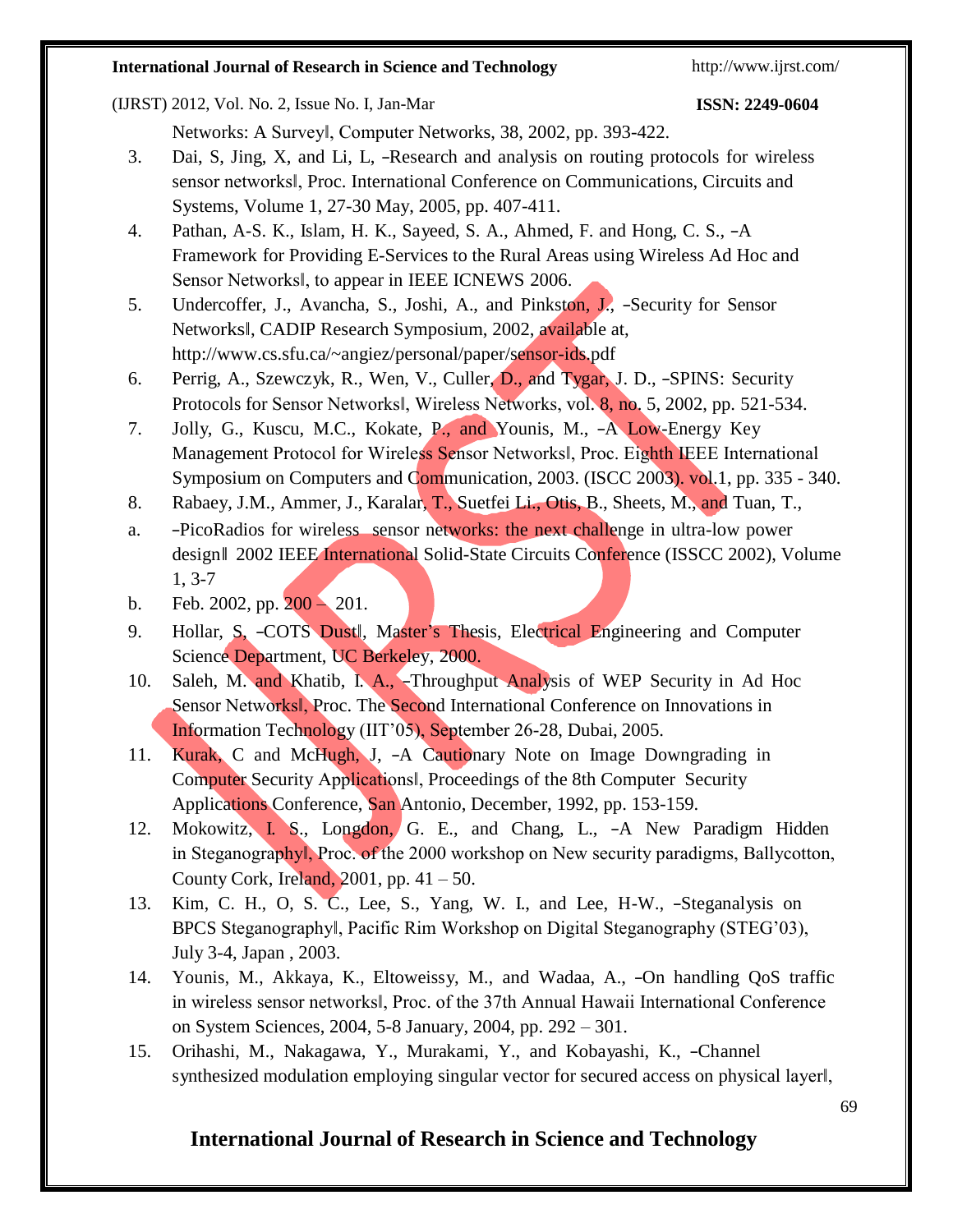(IJRST) 2012, Vol. No. 2, Issue No. I, Jan-Mar **ISSN: 2249-0604**

IEEE GLOBECOM 2003, Volume 3, 1-5 December, 2003, pp. 1226 – 1230.

- i. Zhou, L. and Haas, Z. J., ―Securing ad hoc networks‖, IEEE Network, Volume 13, Issue 6, Nov.-Dec. 1999, pp. 24 – 30.
	- 16. Strulo, B., Farr, J., and Smith, A., ―Securing Mobile Ad hoc Networks A Motivational Approach‖, BT Technology Journal, Volume 21, Issue 3, 2003, pp. 81 – 89.
	- 17. Yang, H., Luo, H., Ye, F., Lu, S., and Zhang, L., ―Security in Mobile Ad Hoc Networks: Challenges and Solutions‖, IEEE Wireless Communications, Volume 11, Issue 1, February 2004, pp. 38 – 47. [19] Pathan, A-S. K., Alam, M., Monowar, M., and Rabbi, F., ―An Efficient Routing Protocol for Mobile Ad Hoc Networks with Neighbor Awareness and Multicasting|, Proc. IEEE E-Tech, Karachi, 31 July, 2004, pp. 97-100.
	- 18. Blackert, W.J., Gregg, D.M., Castner, A.K., Kyle, E.M., Hom, R.L., and Jokerst, R.M.,
	- a. ―Analyzing interaction between distributed denial of service attacks and mitigation technologies‖, Proc. DARPA Information Survivability Conference and Exposition, Volume 1, 22-24 April, 2003, pp. 26 – 36.
	- 19. Wang, B-T. and Schulzrinne, H., –An IP traceback mechanism for reflective DoS attacks‖, Canadian Conference on Electrical and Computer Engineering, Volume 2, 2-5 May 2004, pp. 901 – 904.
	- 20. Pfleeger, C. P. and Pfleeger, S. L., ―Security in Computing‖, 3rd edition, Prentice Hall 2003.
	- 21. Douceur, J. ―The Sybil Attack‖, 1st International Workshop on Peer-to-Peer Systems (2002).
	- 22. Newsome, J., Shi, E., Song, D., and Perrig, A. –The sybil attack in sensor networks: analysis & defenses‖, Proc. of the third international symposium on Information processing in sensor networks, ACM, 2004, pp. 259 – 268.
	- 23. Culpepper, B.J. and Tseng, H.C., ―Sinkhole intrusion indicators in DSR MANETs‖, Proc. First International Conference on Broad band Networks, 2004, pp. 681 – 688.
	- 24. Karlof, C. and Wagner, D., -Secure routing in wireless sensor networks: Attacks and countermeasures‖, Elsevier's Ad Hoc Network Journal, Special Issue on Sensor Network Applications and Protocols, September 2003, pp. 293-315.
	- 25. Hu, Y.-C., Perrig, A., and Johnson, D.B., ―Packet leashes: a defense against wormhole attacks in wireless networksl, Twenty-Second Annual Joint Conference of the IEEE Computer and Communications Societies. IEEE INFOCOM 2003, Vol. 3, 30 March-3 April 2003, pp. 1976 – 1986.
	- 26. Kulkarni, S. S., Gouda, M. G., and Arora, A., ―Secret instantiation in adhoc networks,‖ Special Issue of Elsevier Journal of Computer Communications on Dependable Wireless Sensor Networks, May 2005, pp. 1–15.
	- 27. Du, W., Deng, J., Han, Y. S., and Varshney, P. K., ―A pairwise key pre-distribution scheme for wireless sensor networks||, Proc. of the  $10<sup>th</sup>$  ACM conference on Computer and communications security, 2003, pp. 42-51.